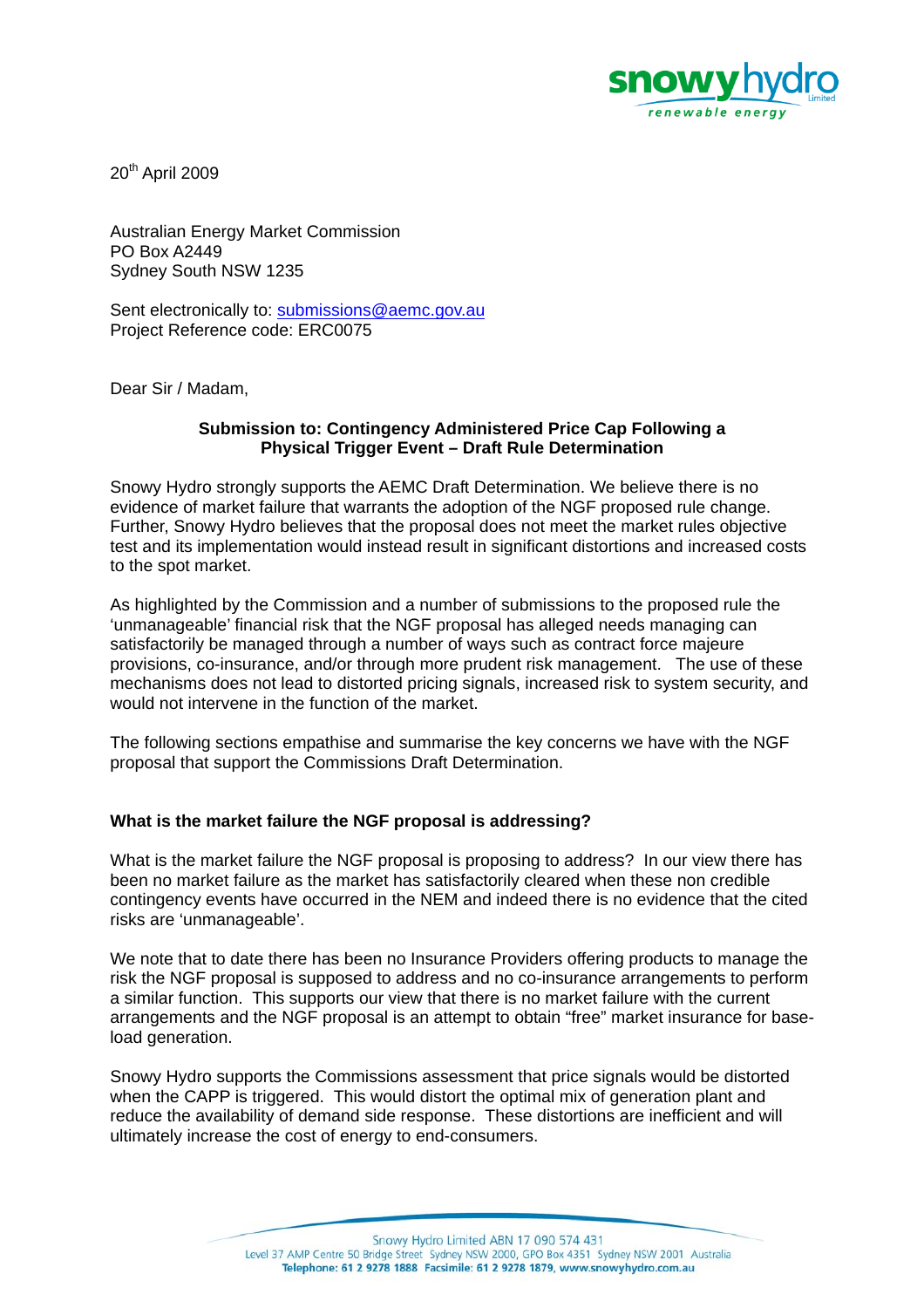## **NEMMCO liability**

Snowy Hydro supports the AEMC finding that NEMMCO's primary focus during these non credible contingency events is to operate the system in a secure state. The complexity of the NGF CAPP proposal means the triggering of the CAPP can not be automated. This means NEMMCO's focus would incorrectly be directed towards assessing whether or not to trigger the CAPP. We agree with the AEMC's assessment that this additionally requirement of NEMMCO is unwarranted in a time of system stress and would increase the likelihood of NEMMCO operational errors.

The potential for NEMMCO errors are: triggering the CAPP when the trigger was unwarranted or alternatively not triggering the CAPP when NEMMCO should have. Regardless of whether the CAPP is triggered there would be additional diversion of focus from managing system security. Snowy Hydro highlights when the CAPP is not properly administered that there would be strong grounds for Market Participants to claim compensation for NEMMCO's incorrect interpretation of the CAPP trigger procedures.

The NGF proposal does not address substantive liability issues for the potential of incorrectly applying the CAPP. For instance, does NEMMCO carry liability for incorrectly triggering the CAPP? Who will ultimately fund this liability? And given the complexity of the proposal what is the cost of potential disputes? These issues are not trivial and would result in resources and costs to NEMMCO and Markets Participants. Ultimately, end-customers would pay for these costs through increase wholesale and retail prices.

Further to the above and as highlighted by the Commission, the application of the CAPP would reduce the availability of peaking generation and demand side response thereby increasing the likelihood that NEMMCO would need to resort to directions to restore the supply and demand balance. The costs of these directions and/or the claim for compensation due to an administered price period are borne by market customers. We agree with the AEMC's assessment that the risk capital that market customers must then hold to cover these costs would inefficiently put upward pressure on retail electricity prices.

## **Summary**

In summary, the NGF proposal fails to meet the NEM objective and fails to even meet the first five fundamental design principles in the NEM rules.

The NGF proposal if implemented would:

- Distort investment signals and lead to sub-optimal mix of generation plant;
- Reduce incentives for peaking generators and demand side response to participate in a non credible contingency event. This would not only reduce market efficiency but would threaten system security;
- Increase the likelihood of participants seeking compensation due to the application of the CAPP and/or due to being directed; and
- Place NEMMCO in a difficult situation at a time when the Operators focus should be on maintaining system security.

For the reasons outlined in this submission Snowy Hydro believes the NGF proposal does not meet the NEM objective. We strongly endorse the Commissions Draft Determination to reject the Rule change proposal.